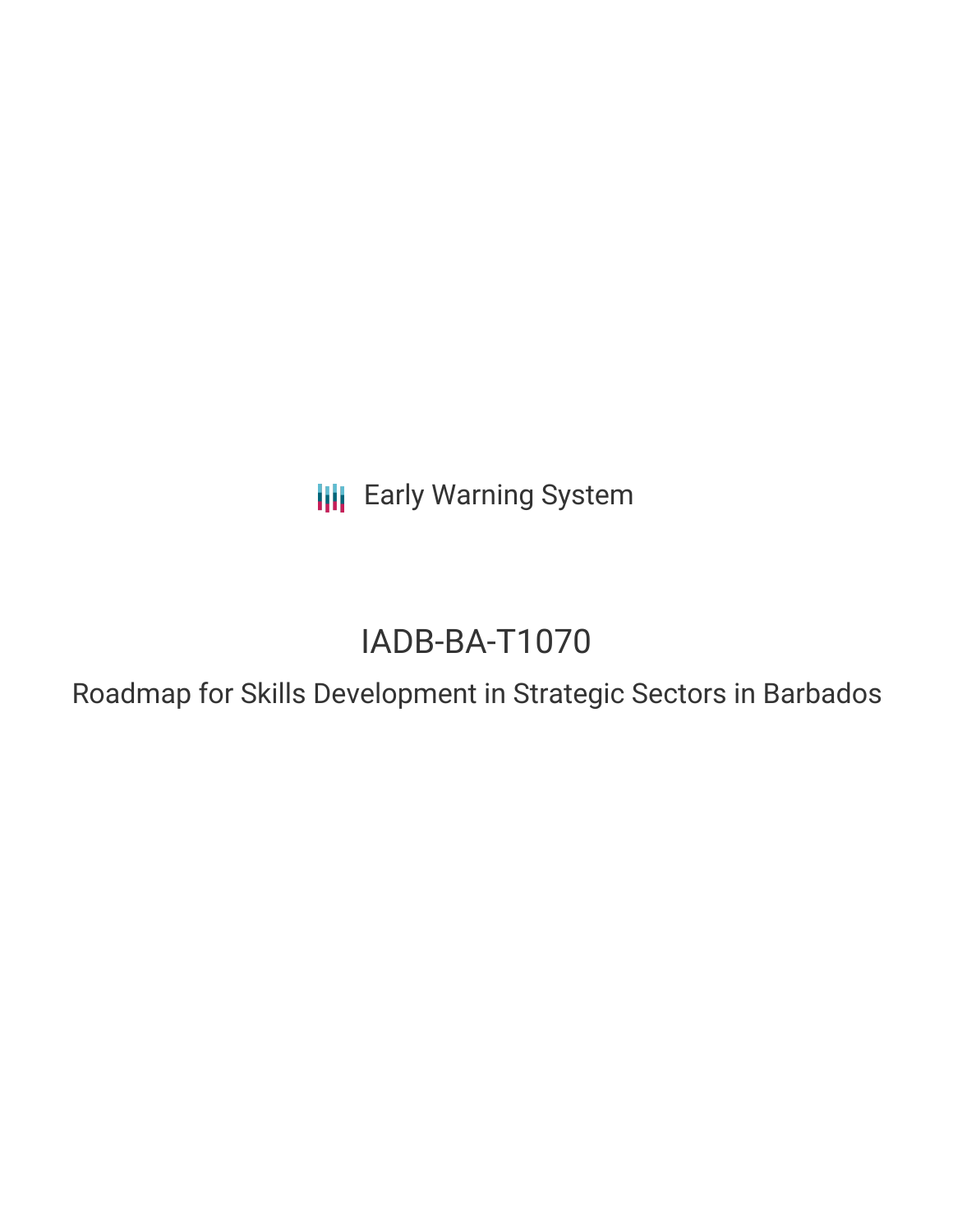

### **Quick Facts**

| <b>Countries</b>               | <b>Barbados</b>                           |
|--------------------------------|-------------------------------------------|
| <b>Financial Institutions</b>  | Inter-American Development Bank (IADB)    |
| <b>Status</b>                  | Active                                    |
| <b>Bank Risk Rating</b>        | C                                         |
| <b>Voting Date</b>             | 2020-12-02                                |
| <b>Borrower</b>                | Government of Barbados                    |
| <b>Sectors</b>                 | Law and Government, Technical Cooperation |
| <b>Investment Type(s)</b>      | Grant                                     |
| <b>Investment Amount (USD)</b> | $$0.10$ million                           |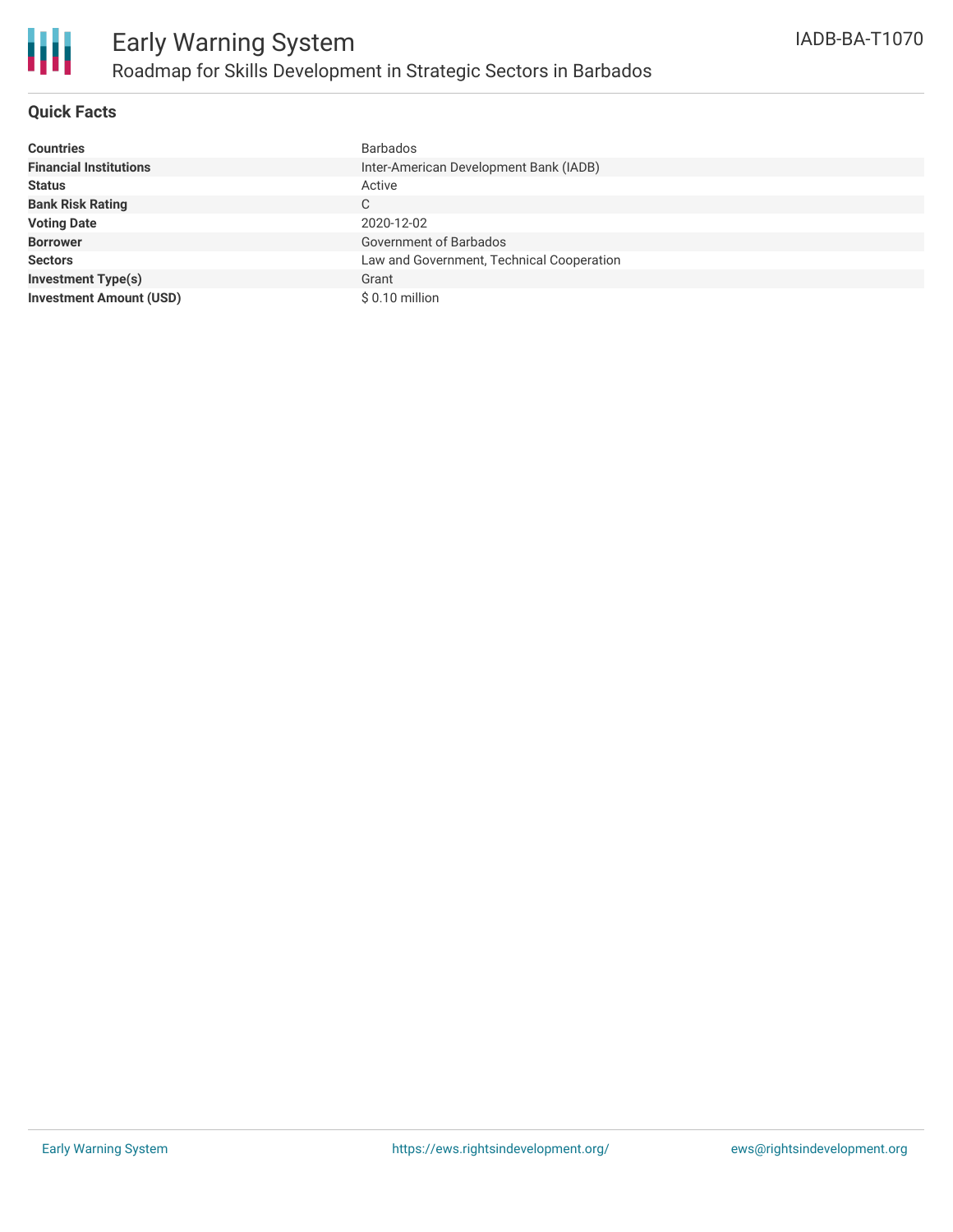

### **Project Description**

This Technical Cooperation will seek to identify and analyze the most strategic sectors of the economy that could create the largest number of jobs in Barbados. It will create a roadmap and action plan to generate the skills that are necessary to support those sectors with well-prepared employees.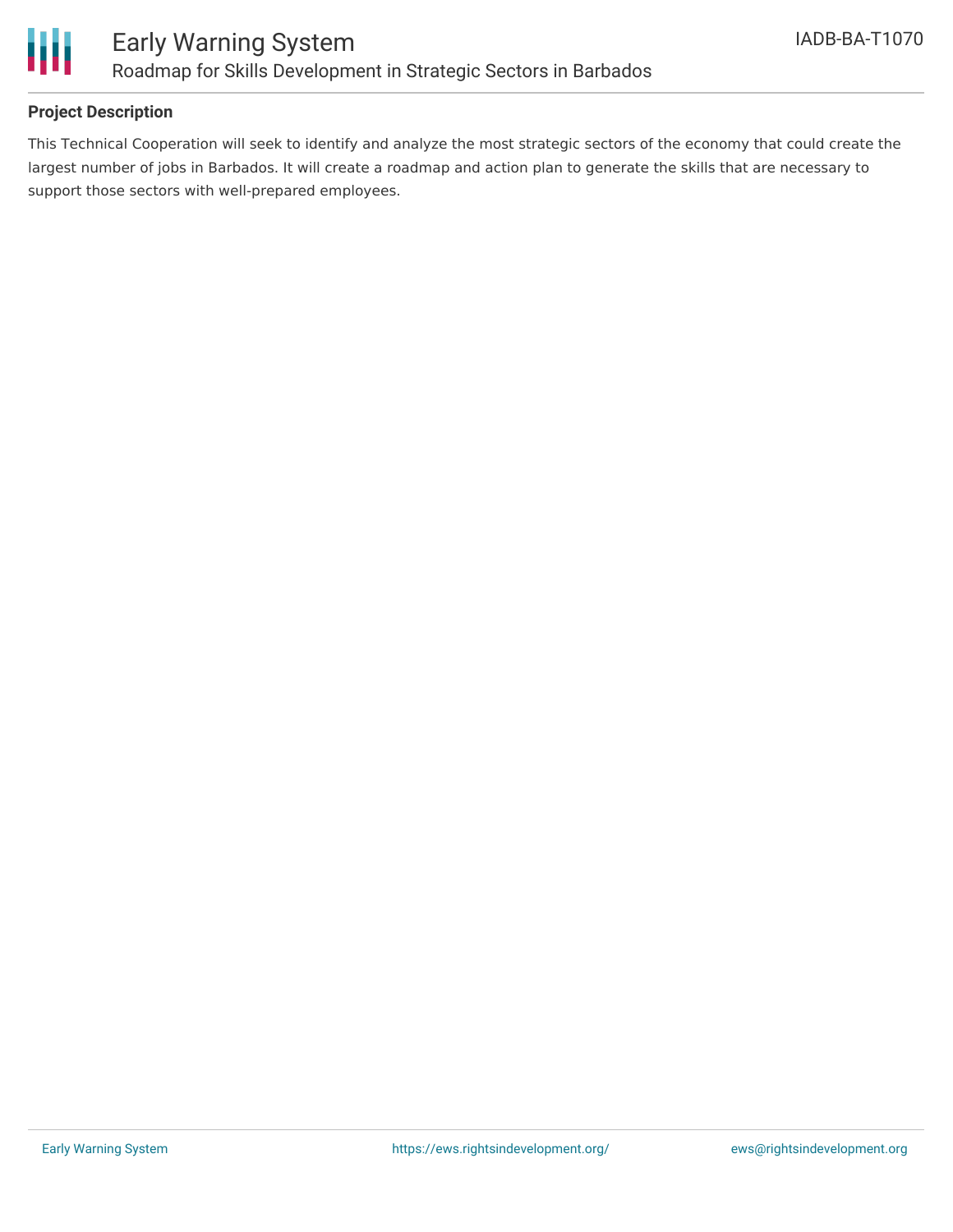

# Early Warning System Roadmap for Skills Development in Strategic Sectors in Barbados

### **Investment Description**

• Inter-American Development Bank (IADB)